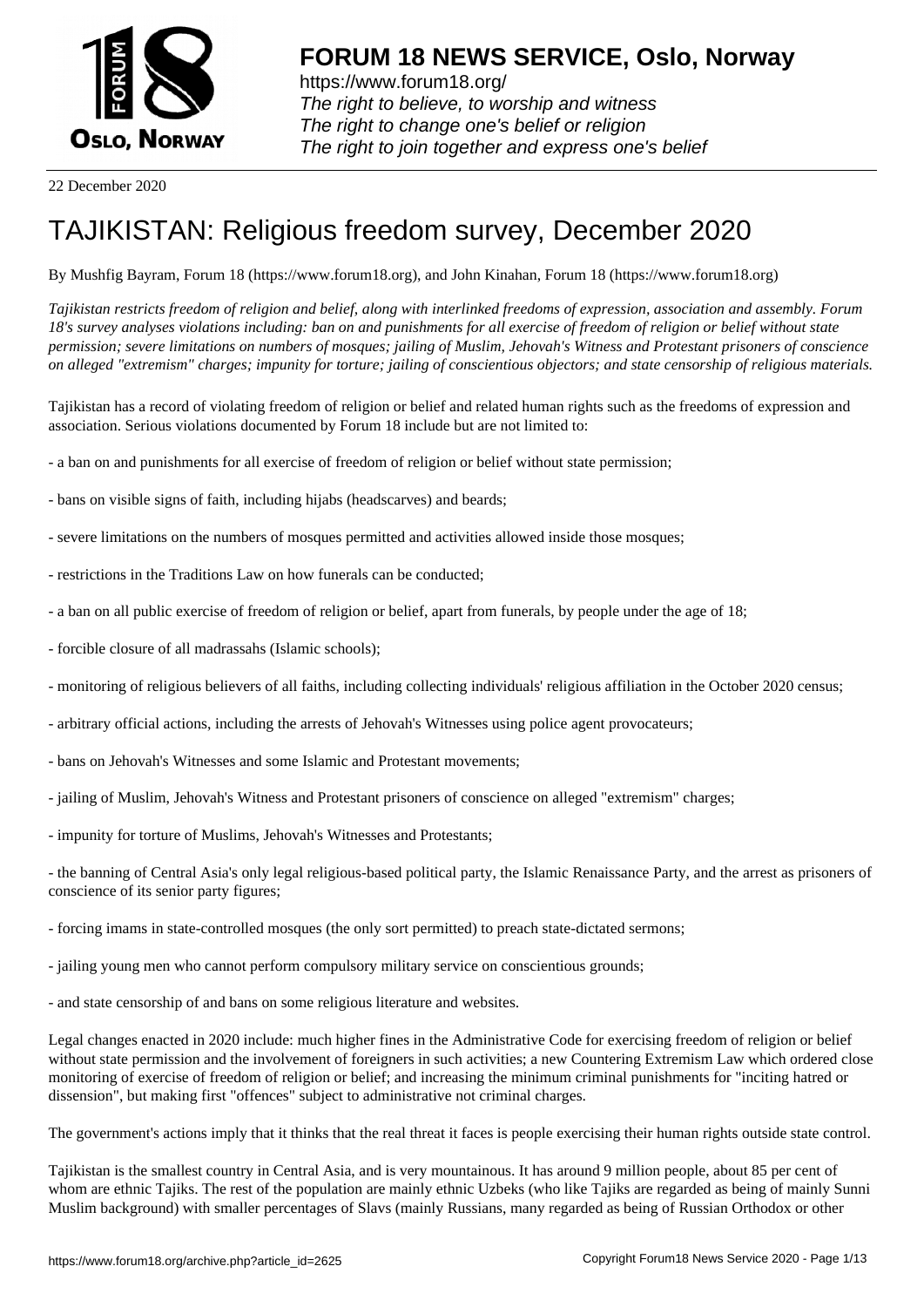#### loyalties were the major factors.

Poverty is widespread and the economy is very weak. The country ranks poorly in Transparency International's 2019 Corruption Perceptions Index, at 153 out of 180 countries. Many people of working age have left the country to seek employment elsewhere, mainly in Russia and Kazakhstan.

# Dictatorship, climate of fear

President Emomali Rahmon, a former Soviet Communist Party official, has been head of the government since 1992 and President since 1994. His rule has been marked by multiple human rights violations, little sign of the rule of law, and hostility to democracy including electoral fraud.

After March 2015 parliamentary elections Rahmon's People's Democratic Party (PDPT) had 51 out of the total of 63 deputies in the lower house of parliament, while the shortly to be banned opposition Islamic Renaissance Party (IRP) had no deputies. The IRP was Central Asia's only legal religious-based political party and was thought by independent observers to have more support than the two deputies it had in the previous parliament indicates.

Secular civil society organisations, even those not working on political or human rights issues, spoke to a human rights defender known to Forum 18 of a climate of fear before elections. After the most recent March 2020 parliamentary elections, an Organisation for Security and Co-operation in Europe (OSCE) Election Observation Mission found: "Systemic infringements on fundamental political rights and freedoms have left no space for a pluralistic political debate, and genuine opposition has been removed from the political landscape."

# Banning the IRP, beards, and hijabs

The IRP was banned on 28 August 2015, and more than 10 senior party figures were then arrested and are currently jailed as prisoners of conscience for their political opposition to the government.

Just before the 2015 elections, on 27 February, a sermon apparently prepared by the State Committee for Religious Affairs and Regulation of Traditions, Ceremonies and Rituals (SCRA) was read – or at least partly read - during Friday prayers in central mosques nationwide. The text attacked the opposition IRP, praised President Rahmon and his PDPT, and called on Muslims to vote only for candidates from Rahmon's Party. After the elections, another SCRA written sermon called for the IRP to be closed down and for there to be only one party in the country. SCRA Deputy Head Solehjon Zavkiyev denied to Forum 18 that imams were required to read the two state-produced sermons at Friday prayers. Orders to imams to read out such sermons are "not compulsory but only a recommendation", he claimed.

President Rahmon on 6 March 2015 condemned women wearing "uncharacteristic" dress and state TV showed footage of police stopping 10 women in hijabs on the street, claiming they were prostitutes. Women nationwide then began to be stopped at kindergartens and told they must not drop off their children while wearing a hijab. SCRA Deputy Head Zavkiyev claimed to Forum 18 that "no one ever banned the hijab or spoke against it".

Also in March 2015, police began forcibly shaving bearded Muslim men throughout the country. Independent legal expert Faredun Hodizoda noted that "aren't such actions and bans something that those interested in promoting jihad will use to provoke a reaction?" Deputy Interior Minister Ikrom Umarzoda refused to tell Forum 18 who ordered the beard-shaving campaign. Officials have contradicted themselves on whether police will be held responsible.

One victim of the beard-shaving, human rights defender and blogger Rustom Gulov, publicly complained to the President and other senior officials about the campaign's lack of legal basis and the need to punish perpetrators. Gulov stated that the official response "will be an indicator of the value of human dignity in Tajikistan". The only formal response has been for him to be questioned about an allegedly "negative comment insulting President Rahmon" left on his blog. Officials demanded this be removed, which has been done. On 20 February 2016 Okil Sharipov was arrested, in Isfara in Sugd Region, for filming police forcing a group of women who wore hijabs onto a bus to take them to a police station. Sharipov was then jailed for a year on 26 May, and amnestied in late August 2016 after six months' imprisonment.

In July 2017 President Rahmon and other officials made renewed public statements against wearing the hijab and beards. The campaign became "more energised" after those statements, according to human rights defenders. Working groups – including police, employees of the State Committee for Women and Family Affairs, and SCRA officials - raided bazaars and public places to identify women who wear the hijab to punish them. Such raids were publicised in the local media and on State TV Jahonnamo. Women wearing the hijab were punished with fines and in some cases their husbands were questioned and held in police custody. Other women were threatened with punishments unless they stop wearing the hijab, while some were forced to take it off in public places. At least one was "humiliated" during police questioning, as the victim told human rights defenders. Still others lost their jobs. Officials denied to Forum 18 that anyone had been harassed or claimed the raids were merely an "awareness campaign".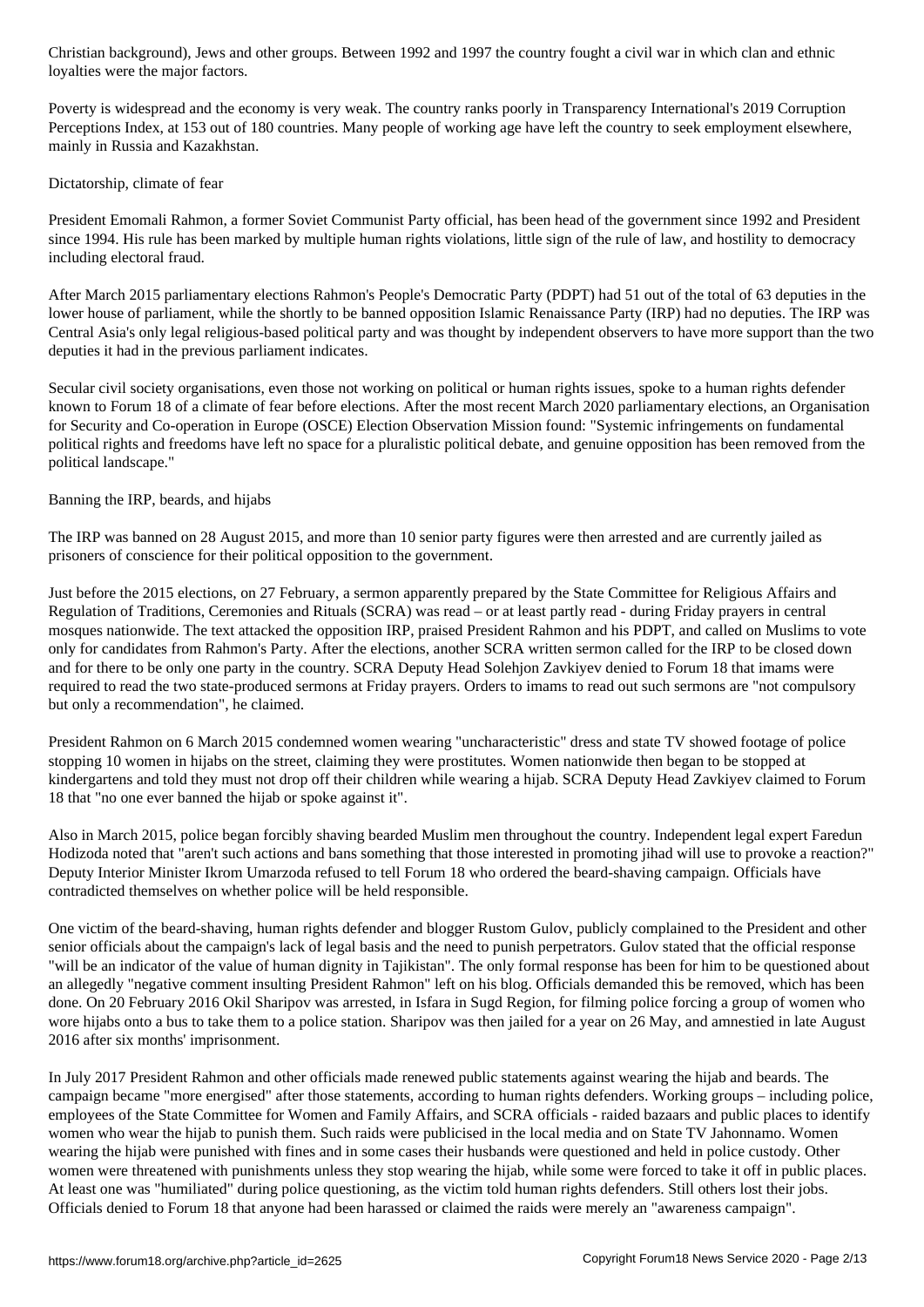Under repeated pressure from the authorities, a man in the northern Sugd Region divorced his wife in 2017 after seven years of marriage. Police had repeatedly summoned him, demanding that he stop his wife, a devout Muslim, from wearing the hijab. Under great pressure from police, the woman's husband evicted her from their house and also began to publicly insult her. "A normal and happy family was forced to break up," a human rights defender told Forum 18. "The woman refused to stop wearing the hijab because she has a strong faith. There are many such tragedies in Tajikistan. Many women are being pressured into stopping wearing the hijab, but they do not want to make their cases public as if they do so their life can become a real hell. They are afraid that they can be branded as terrorists and face prison". Hijab-wearing women have also been refused employment and medical care. Asked why, the Health and Social Protection Ministry claimed to Forum 18 that it "is not responsible for hospitals".

On 28 September 2018 police put up a roadblock on the outskirts of the capital Dushanbe on the road from Vahdat, east of Dushanbe, to stop cars carrying men with beards and women with hijabs. Police forced men with beards into a barber's shop to have their beards shaved off, and women were forced to take off hijab and wear a shawl showing their necks. Universities are also enforcing the beard and hijab ban, and one university has also banned women from wearing a Tajik traditional shawl. Police in Dushanbe are also enforcing the ban with visits to schools.

The Interior Ministry Press Secretary confirmed to Forum 18 that no law bans hijabs or beards, but refused to explain why the authorities try to ban them. No Education Ministry official, from the First Deputy Minister downwards, has been able to give a legal reason for the beard and hijab ban.

Such actions continue. In December 2019, Nilufar Rajabova was one of around 20 women detained in Dushanbe for wearing a hijab. Later that day she was tortured. Sino District Deputy Police Chief Lieutenant Colonel Mashrafi Islamzoda "approached me and cursed me right in front of my face. He pushed me several times, and once hit me on my neck so hard that I fell down. While falling I heard a crack in my spine," Rajabova told Forum 18. She was being medically checked for possible spinal column damage just before being detained, and after Lt-Col Islamzoda hit her "I could not get up independently because I had pain and felt dizzy."

Rajabova's mother was called to Sino Police Station, and "officials also threatened my mother with severe physical assault, and cursed her," Rajabova said. "I could not walk independently, so two police officers helped me to get into the taxi we called." When Rajabova's mother asked the officials what right they have to treat women like this, "they told us that we are not women but provocateurs".

Rajabova was fined 550 Somonis (about two weeks' average wages for those in formal work) under Administrative Code Article 460 ("Petty hooliganism") for allegedly insulting a state official. After two appeals, Judge Takhmina Valizoda of Dushanbe City Court upheld the fine on 4 April 2020. The Judge claimed not to hear Forum 18 when questioned about why Rajabova was fined and why officials suspected of torture were not arrested and put on criminal trial for torture.

Islam particularly targeted for controls

Perhaps because Islam is the majority faith – and so independent non-state controlled Islam is a target for a government hostile to everything outside state control – the Islamic community is singled out for special restrictions in the Religion Law, as well as in arbitrary official actions. There is also an extra-legal ban on Islamic preaching in all but the largest mosques, designated as Central cathedral mosques, medium sized ones as Cathedral mosques, and the smallest as Five-fold mosques.

The state mainly restricts the life of the Islamic community from inside its structures, notably through the Council of Ulems, while it tends to restrict the lives of other communities from outside their structures.

The main state agency for such repression is the SCRA. Among restrictions are limitations on the numbers of mosques allowed per head of population, non-permitted mosques being demolished. Officials are apparently proud of this. On 5 February 2018, the SCRA claimed that 1,938 mosques were in 2017 forcibly closed and converted to secular uses. One human rights defender noted that the SCRA's claim that the mosques were illegal is not credible. They also noted that many closed mosques had refused to complain about their closure, even when offered legal assistance in bringing court cases. "They were afraid to do so."

Press conferences were held in various parts of Tajikistan in January 2018 to announce local mosque closures and the alleged reasons for this. In two cases in the northern Sugd Region, in Isfara and in Bobojon-Gofurov District, officials claimed the mosques were closed at the request of local residents. In neither case were officials able to explain to Forum 18 why they only allow mosques with a capacity far below the possible numbers of worshippers.

Mosque closures continue. In the northern city of Khujand, officials confiscated the Nuri Islom (Light of Islam) Mosque and in January 2020 turned it into a cinema. One local Muslim asked "why didn't the authorities instead restore the old Bahor Cinema building on Syrdarya Street [in the town centre], which is now empty and unused?" Mirzo Salimpur of independent news site Akhbor.com told Forum 18 that many local Muslims protested against the confiscation, stating that "it is a sin to show films in the mosque building".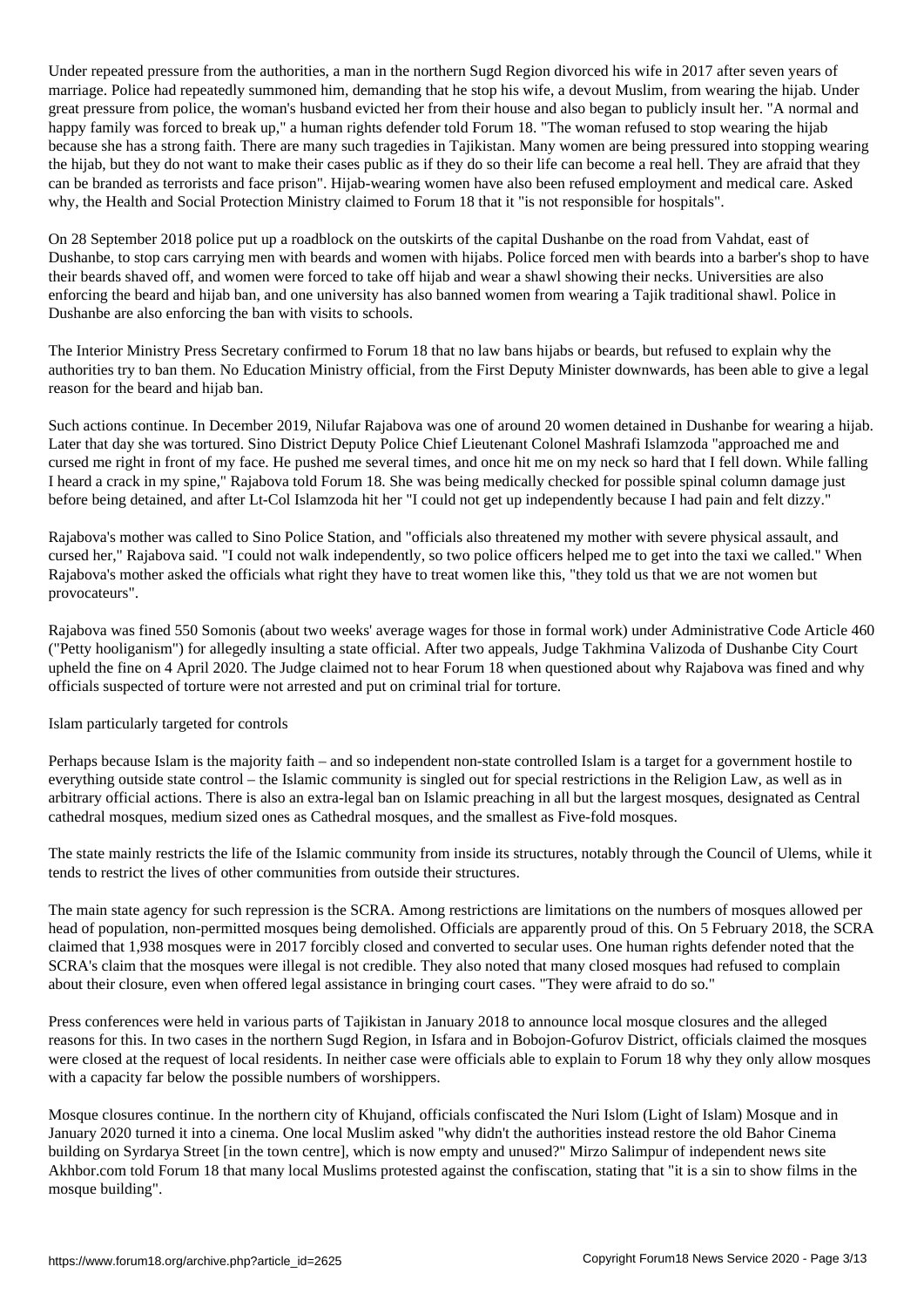and that Mosque community community closed it this excuse before, and the Sugad of Indian would not an answer w Forum 18 asked why community members wanted to close their own mosque. A human rights defender, who wished to remain unnamed for fear of state reprisals, told Forum 18 "many of the closed-down mosques like Nuri Islom have been turned into libraries, culture houses, etc. This is just like in the old Soviet Union."

Mosque-goers are closely monitored, including with surveillance cameras in mosques. In July 2015 an Interior Ministry Colonel in Dushanbe warned mosque-goers during Friday prayers not to leave early, which he claimed was a sign of adhering to non-Hanafi Islam. Notices at the entrances of mosques around the country warn that attendees can pray only according to Hanafi rules. Interior Minister Ramazon Rahimzoda told a Ministry round table on 3 March 2016 that groups of young activists will work in mosques as volunteers and, in cooperation with state agencies, will help catch "extremists", as well as those who do not pray according to Hanafi rules.

Tajikistan penalises people for their ideas, not their actions. On 8 December 2014, the Supreme Court reinforced a 2009 ban on Salafi Muslims - even though in 2009 an official admitted to Forum 18 that adherents of this school of thought had committed no crimes. Court Deputy Chair Makhmudjon Ashurov refused to state how the regime will identify a person as a Salafi. SCRA Deputy Head Mavlon Mukhtarov claimed to Forum 18 that Salafis are "extremist" because they "attend Tajik Sunni mosques and pray differently, and they also argue with Mosque attendees about the teachings of Islam". No provision of the law bans praying differently.

On 13 April 2015 the SCRA imposed more restrictions on the haj pilgrimage to Mecca, banning under-35s from participating. From 2009 there has been a ban on people younger than 16 and older than 80 taking part. The SCRA claims that the under-35s ban is due to renovation works at Mecca, but Saudi Arabia's Embassy in Dushanbe would not confirm this to Forum 18.

In November 2017, the SCRA ordered the removal of all foreign-educated imams, SCRA and Council of Ulems officials said. Human rights defenders told Forum 18 that the campaign to fire Imams as well as recent imprisonments are part of state efforts to "root out the Salafi movement and independent Muslim believers from Tajikistan".

January 2018 amendments to the Religion Law (see below) also imposed tighter SCRA controls over building and opening new mosques. According to the amended Article 8, mosque communities require SCRA permission to use specific buildings for worship, while the SCRA also needs to approve local authorities' plans to allocate land to build a mosque. SCRA permission is required for the appointment of ordinary imams, imam-hatyps (who give sermons) and sar-hatyps (the head of a mosque).

"Mosques have stopped being a social institution, and have become some kind of state agency," a human rights defender who wished to remain anonymous for fear of state reprisals told Forum 18 in February 2019. "Imams are known to share all information on mosque community members with state agencies."

The human rights defender also pointed out that another sign of mosques becoming a state agency was that they now handed over "a big portion of their income to the SCRA". Corruption is widespread in Tajikistan, as noted above. The SCRA has refused to explain to Forum 18 why it collects money from mosques.

Traditions Law, mourn for the dead only in state-permitted ways

On 29 August 2017, Traditions Law amendments and increased punishments came into force. The numerous new restrictions on freedom of religion and belief and interlinked human rights included: the banning of the normal celebratory meals to honour pilgrims returning from the haj; requiring everyone to respect an undefined "national dress" (Kobiljon Abdukodirov, Head of Parliament's Legal Department, confirmed to Forum 18 on 30 August that this is a de facto ban on wearing the hijab and other so-called "non-traditional" religious apparel); banning the customary offering of food on the 3rd, 7th and 40th days after a funeral; makes the SCRA responsible for defining what procedures should be followed for funerals and the subsequent mourning period; and makes the government responsible for organising all haj and umra pilgrimages to Mecca. Human rights defenders think that this is "to receive money from all for travels and more easily control the pilgrims".

Fines for violating the Traditions Law are for individuals more than four months' average wages for those in a state job, with fines for repeat "offenders" reaching more than two years' average wages.

In 2015 the authorities banned state employees from attending Friday prayers and sermons, even during their lunch hour. One official denied the ban to Forum 18. Others refused to say who ordered such a ban and why.

On Friday 1 September 2017, the date announced by the state as a public holiday to celebrate the Muslim festival of Id al-Adha (Sacrifice), teachers, students and schoolchildren were forced to attend school on the order of Education and Science Minister Nuriddin Sayid. State-controlled mosques backed this, one Dushanbe Imam, who asked not to be named for fear of state reprisals, telling Forum 18 that the Council of Ulems instructed them to make the announcement "since children are banned from participation in religious activity". Teachers were also unofficially banned from attending mosque that day, even if their working day had not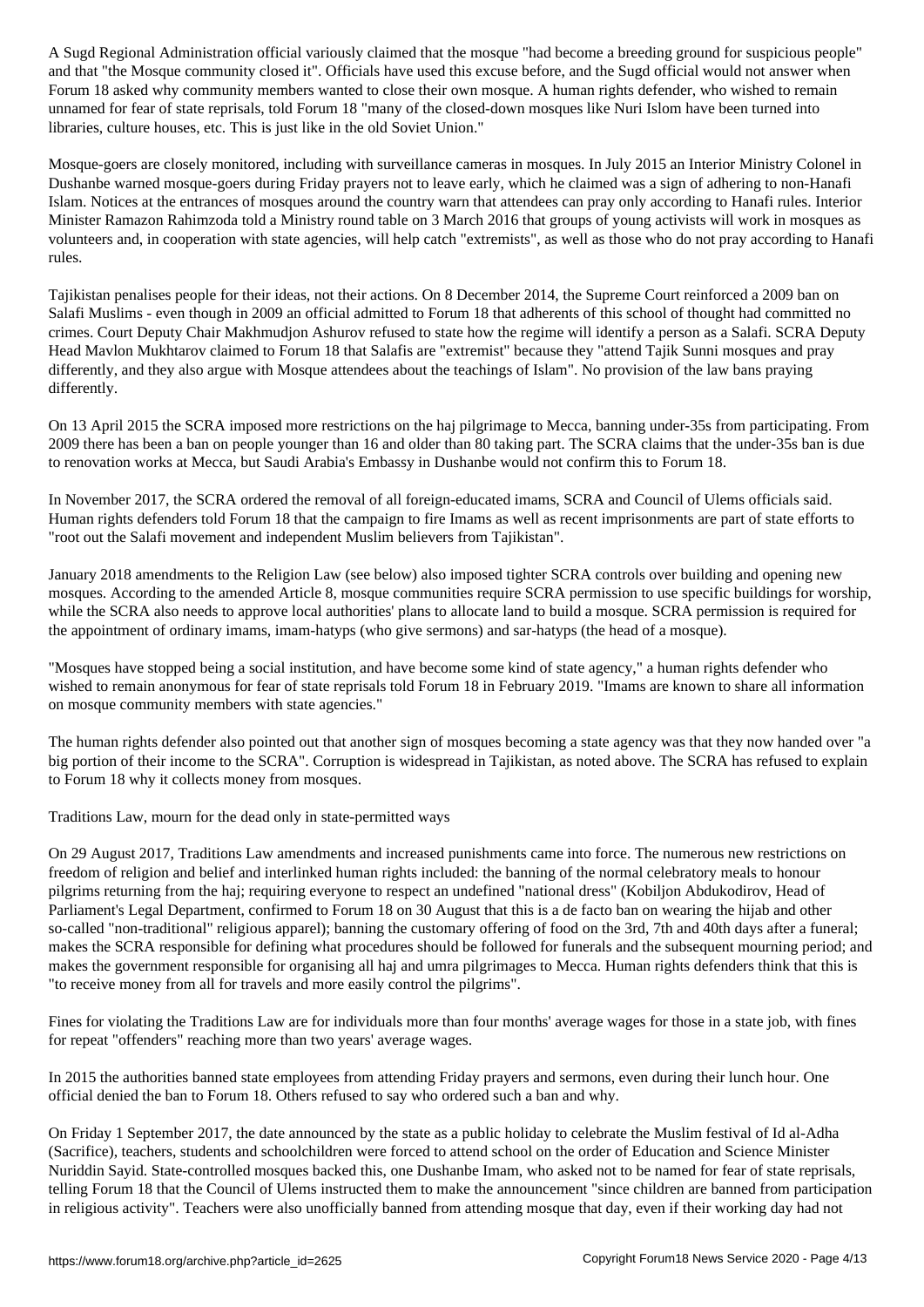Also in September 2017, the SCRA and the state-controlled Council of Ulems issued Mourning Regulations imposing a procedure that all ceremonies mourning dead Muslim people and expressing grief must follow. These include:

- Payment of fees for the work of grave-diggers must be made in the presence of an authorised state official;

- Crying while grieving for the dead is allowed. But crying and wailing loudly, casting earth onto one's head, tearing hair out, scratching one's face [all traditional customs] are forbidden;

- Only very close relatives and children of the deceased can stay in the same house with the deceased overnight. Close relatives can only publicly mourn for three days;

- Wearing black clothes during mourning is banned;

- Using microphones to amplify prayers during burial is banned;

- After the burial it is "not recommended" to stay in the house of the deceased for many hours.

A human rights defender, who wished to remain anonymous for fear of state reprisals, told Forum 18 in October 2017 that the "authorities are radicalising Muslims by such actions". They noted that "the authorities say that they are for national values, but these regulations are actually getting rid of Tajik traditions which have existed for centuries". They also commented: "This is stupidity! Instead of finding real terrorists they punish innocent people."

Against the wishes of families, Islamic funerals were banned for around 50 prisoners killed by police suppressing a Khujand Labour Camp riot in November 2018.

# Rights of the child

State restrictions on exercising freedom of religion or belief are also imposed in other ways. Administrative Code Article 474-3 ("Carrying out of educational and preaching activity by religious communities in educational institutions of pre-school, secondary school, primary professional, secondary professional and higher professional education, as well as in residential buildings or homes of citizens") was introduced in July 2012.

All madrassahs (Islamic religious schools) began to be forcibly closed from July 2013 after a speech by President Rahmon claiming, without giving evidence, that some of their ex-pupils had become "terrorists". Mavlon Mukhtarov of the SCRA, as well as Abdukhakim Sharipov of Sugd Region's Religious Affairs Department claimed to Forum 18 in December 2013 that the suspensions came because the regime wanted to "bring order" to the madrassahs' legal documents and curricula. Mukhtarov said he "cannot give an exact time" for their reopening.

The 2011 Parental Responsibility Law is hostile to freedom of religion or belief and related rights. This Law not only bans jewellery and tattoos, but limits the names parents can choose for their children, bans "the encouragement of children to receive education in illegal schools and education institutions as well as from individual persons who do not have permission for such activity", requires parents "not to allow the education of adolescent children abroad without the permission of appropriate state agencies" and bans the participation of anyone below the age of 18 in religious events apart from funerals.

These bans continue to be enforced. In December 2018, Mukhiddin Tukhtakhojayev of the SCRA visited one religious community without any warning or invitation to demand information, a human rights defender who knows the community but is not part of it told Forum 18. Tukhtakhojayev is responsible within the SCRA for non-Muslim communities.

"While Tukhtakhojayev was present, a few children under the age of 10 came in to the meeting to see their parents briefly," the human rights defender who wishes to remain anonymous for fear of state reprisals stated. "Tukhtakhojayev did not say anything during the meeting, but a few days later summoned the leaders of the religious community for questioning. He then forced them to write a statement explaining the reasons why the children were present in the meeting."

The community was then under Administrative Code Article 474 ("Violation of the Religion Law") fined 7,700 Somonis, equivalent to almost eight months' average wage.

On 11 December 2018, Konibodom Police in the northern Sugd Region opened a criminal case against Mujibahon Isanova, a local Jehovah's Witness. They did not explain what crime she is alleged to have committed, but the case follows her complaints against bullying by school staff of her eight-year-old son. In front of the class they called the boy "a 'terrorist', 'traitor', and an 'enemy of the State'". The criminal case appears to have been closed later.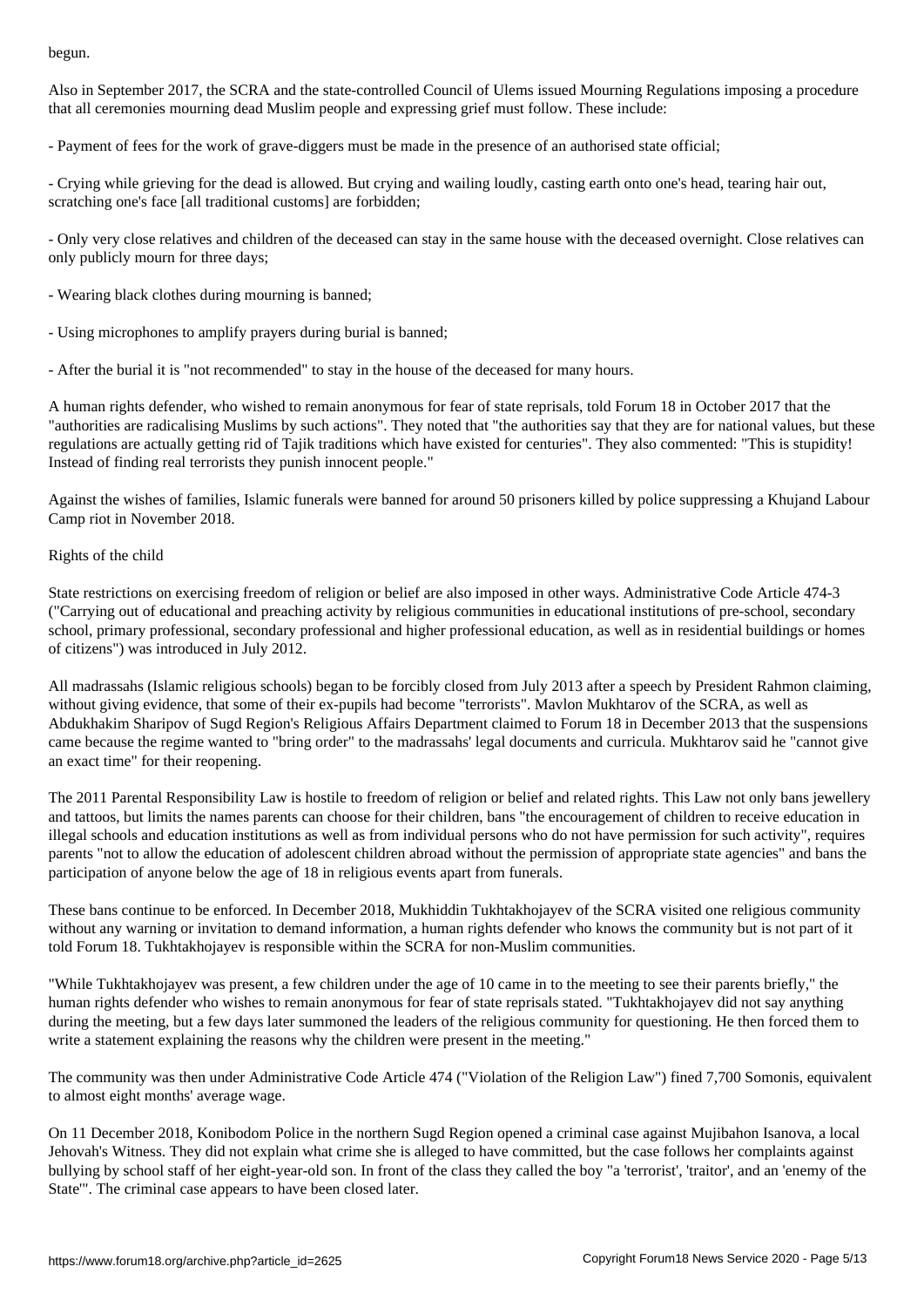by Minors. This tasked the SCRA with: taking part in such warning and prevention programmes; conducting "informational/agitational measures"; and "unmasking and registering violations of the law by under-18-year-olds in the area of freedom of conscience and the activity of religious associations".

The new Law did not add to the SCRA's tasks under existing laws, but it did restate existing SCRA priorities in restricting the exercise of freedom of religion and belief. President Rahmon also on 2 January signed Administrative Code and "countering extremism" legal changes which also increased restrictions on exercising freedom of religion and belief (see below).

# Laws allowing arbitrary official actions

The Religion Law, which came into force in April 2009, makes all exercise of freedom of religion or belief with others without state permission illegal. Its passage was marked by a lack of public consultation, parliamentary debate or explanations of the reasons for its introduction. Among the other restrictions imposed by the Law are: obstacles to gaining state registration; restrictions on the number and type of permitted mosques; tight controls on religious education; and the imposition of censorship.

To gain top-level registration as a "religious organisation", 10 adult citizen founders are needed, who have to gain a certificate from the local authorities confirming that adherents of the religious faith have lived in the local area for at least five years. The founders must supply their citizenship, home address and date of birth, provide an account of their beliefs and religious practices and describe their attitude to education, family and marriage, and health of their adherents. Religious organisations have to specify where they operate and all the activity they undertake in their charters, and have to report annually on their activity or face being de-registered. The SCRA must conduct "expert analyses" of a religious association's religious teaching, the veracity of information supplied on beliefs and rituals, and on the association's literature and religious objects. Many religious communities have told Forum 18 that they have been unable to gain state registration.

These registration requirements break Tajikistan's international human rights law obligations, as outlined in the OSCE/Venice Commission Guidelines on the Legal Personality of Religious or Belief Communities (http://www.osce.org/odihr/139046) – for example reviewing a religious community's beliefs before granting legal status to it. The Religion Law is described in detail in Forum 18's March 2011 religious freedom survey (https://www.forum18.org/archive.php?article\_id=1553).

In January 2018, changes to the Religion Law increasing restrictions came into force. "The Law represents total control and is unjust," one human rights defender told Forum 18. The 2018 changes: allow the state to restrict manifestations of freedom of religion or belief on a wide range of grounds not permitted under international human rights obligations; increase religious organisations' requirements to report all their activity to the state; require state approval for the appointment of all Imams; and increase state control both on religious education at home, and on those travelling abroad for such education.

People from a variety of religious communities, who asked not to be identified for fear of state reprisals, told Forum 18 that they already previously had to submit to the state full details of all their activity. "We are afraid to give more personal details of our members and their exercise of freedom of religion and belief," one community leader said. But parliamentary deputy Muradullo Davlatov – a former state religious affairs official - defended the new restrictions. "We do not need to be afraid of control," he told Forum 18. "In all normal countries of the world religious organisations are controlled."

The wording of many parts of the Religion Law and Administrative Code is unclear, allowing much room for official arbitrary actions. In December 2018 some religious communities asked the SCRA to hold a round table explaining the January 2018 legal changes. After frequent raids in 2018, "religious communities wanted the SCRA to explain how they can carry out their normal exercise freedom of religion and belief without SCRA interference, and without the fear of being punished", a community member who did not wish to be named for fear of state reprisals told Forum 18. The SCRA refused to hold a round table, replying that "religious communities must obey the law and give us any information whenever we ask for it".

# Intrusive reporting requirements, financial contributions demanded by officials

From January 2019, SCRA officials renewed demands to communities of all beliefs to give the SCRA "all kinds of information on the number of their members, finances and activities", a member of one religious community who wished to remain anonymous for fear of state reprisals told Forum 18. Officials have been particularly interested in community finances, as well as whether children under the age of 10 attend meetings.

Compulsory annual reports, which particularly focus on community finances, were imposed following the January 2018 Religion Law changes. An amendment to Article 19 requires all religious communities to provide the SCRA "on request with information on the sources of income, inventory of its property, expenditure of its resources, number of its employees, salaries paid, the sums of taxes paid and other necessary information". Even before these changes, the SCRA illegally demanded that religious communities had to complete a detailed SCRA questionnaire every year.

The 2019 version of the annual report form required that non-Muslim communities must state in Russian: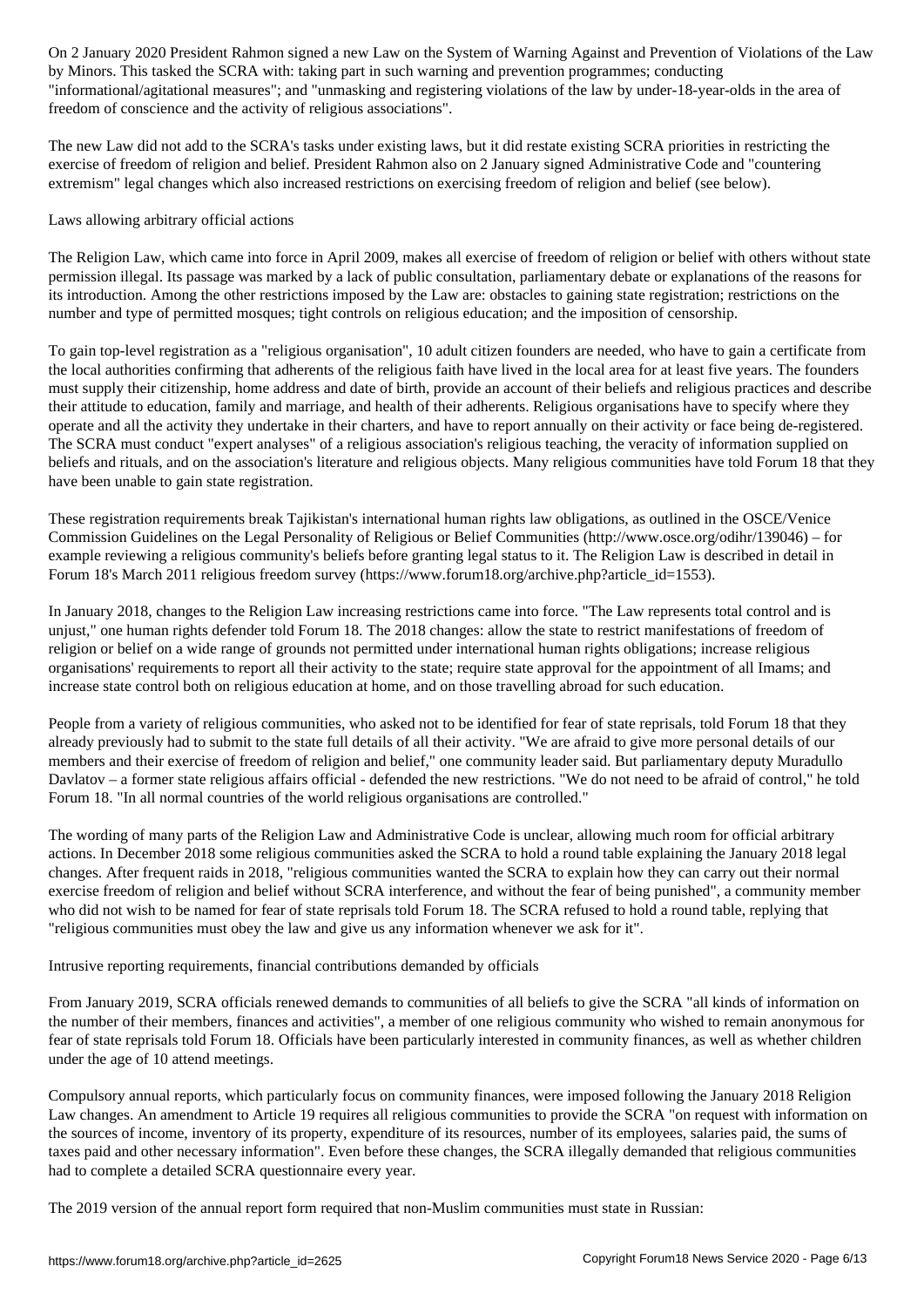- which [state controlled] newspapers and magazines the religious community subscribed to, including the total amount of money paid for the subscription;

- the amount of money given to charity, including the amount given to the needy young couples, to orphans, assistance to disabled persons and sick, help to poor families;

- the amount of money given to the state-controlled Public Fund for Charity;

- the amount given for help to those who suffered natural disasters;

- any other amounts given for other charity not specified in the form;

- how many orphans, disabled persons or individuals from poor families the religious community provided material assistance to;

- how many days of voluntary community work were done, including subbotnik (state-imposed forced "voluntary" community work on Saturday), and a full description of the works done;

- the amount of money spent on planting fruit-bearing trees, decorative trees, and flower beds;

- the total income of the religious community for the past year, with how much was spent and how much remains;

- how much was spent on salaries, repair of buildings, taxes, and utility bills;

- how many video cameras for surveillance were installed in the religious community's building, and how many are functioning;

- how many official letters the religious community received from state agencies, how many it has replied to already, and how many await replies;

- and a list of all international organisations the religious community cooperated with in the past year.

The regime carefully examines the completed forms. One local Protestant, who wishes to remain unnamed for fear of state reprisals, told Forum 18 that a local administration summoned a church leader to their offices, and went through the completed 2019 form item by item. When "they answered yes, the official put a plus sign in front of each item on their list".

The church leader was not directly told that "officials will punish a church if it does not make any financial contribution to state programmes and projects. But the direct questions gave the church leader the strong impression that churches will be punished if they don't do this." As noted above, corruption is widespread and the country ranks poorly in Transparency International's annual Corruption Perceptions Index.

Officials already have extensive information on religious communities, and for the first time since 1937 the national census conducted in October 2020 questioned individuals on their beliefs. There were five possible answers:

- Muslim
- Christian
- Non-believer
- Refused to answer
- Other (with a box to specify which belief).

Officials act as if there are no legal controls on their actions. One religious community in early 2019 asked Mukhiddin Tukhtakhojayev, who is responsible within the SCRA for non-Muslim communities, for a formal written request for the information he wanted. He replied that he will not put anything in writing, claiming that "you need to obey my verbal commands". He also claimed: "My verbal commands are the law as I represent the law. If you don't obey my verbal commands you will be in trouble. We [the SCRA] will come and take any documents we want."

Jailing "extremist" prisoners of conscience, raiding worship meetings, closing churches

Another arbitrary official action was the July 2017 jailing for three years of 42-year-old Protestant Pastor Bakhrom Kholmatov for allegedly "singing extremist songs in church and so inciting 'religious hatred'". The government threatened family members, friends,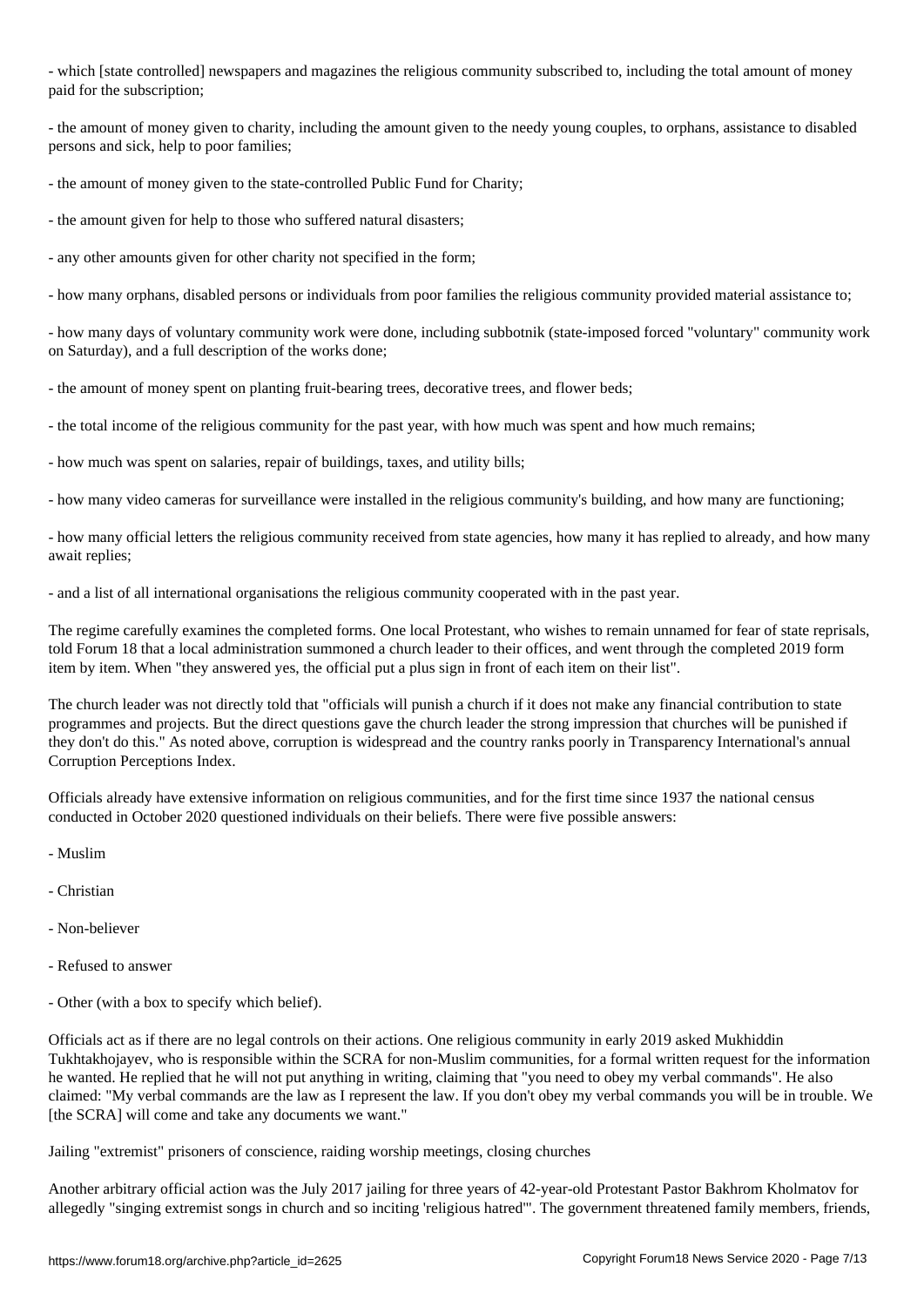punishments," Protestants told Forum 18. The Pastor was jailed under Criminal Code Article 189, Part 1 as then worded ("Inciting national, racial, local or religious hatred or dissension, humiliation of national dignity, as well as propaganda of the superiority of citizens based on their religion, national, racial, or local origin, if committed in public or using the mass media"), which carries a maximum punishment of five years' imprisonment.

The National Security Committee (NSC) secret police, together with the SCRA and other state agencies, raided congregations affiliated to Kholmatov's Sunmin Sunbogym (Full Gospel) Protestant Church in Sugd Region in February 2017. Officials closed down the congregation in the town of Konibodom in March 2017 after interrogating and torturing church members, and NSC secret police officers pressured employers into firing church members from their jobs. The NSC arrested Pastor Kholmatov in April 2017 after they raided his Church also, and harassed and physically tortured its members. Suspect torturers have not been arrested and put on criminal trial for torture, as binding legal obligations under the UN Convention against Torture and Other Cruel, Inhuman or Degrading Treatment or Punishment require.

One official claimed to Forum 18: "All religions are free in Tajikistan and the state does not interfere in their activity". Protestants strongly disputed officials' claims. "Church meetings continue, but how can things be normal after all that happened? The church is very concerned for the Pastor," they said. "A large of group of believers have stopped attending the church after the raids, interrogation and harassment. They are afraid of being arrested like the Pastor."

Sunmin Sunbogym's two buildings - in Konibodom and Khujand – have both been sealed by the authorities and left empty since the 2017 raids. "After the 2017 raids and arrest of Pastor Bakhrom Kholmatov, the number of worshippers in Khujand itself went down from roughly 500 people to about 100," a Protestant told Forum 18 in February 2020. The fall in numbers was particularly noticeable after the buildings were confiscated. "People are afraid to go to church because of what happened."

The authorities confiscated the Khujand building in 2018, claiming that they wanted to turn it into a kindergarten. Yet there is still in 2020 no sign of the kindergarten. Officials have refused to discuss the issue. As well as ordering the building's confiscation, courts have refused to order compensation to be paid for the large financial sums the Church spent since 1995 to restore the now-confiscated building. Judges and court officials have refused to discuss their decisions or their legality.

Sunmin Sunbogym's Khujand congregation now meets in a space made from two standard 40-foot shipping containers placed on the land around its building. "Church members are praying for a new building as they feel that they meet in a cage instead of a normal building," local Protestants complained. "Also, the Church has to pay a large electricity bill to keep the temperature inside the metal containers normal in the cold winter and hot summer months."

In February 2019, officials arrested 68-year-old Jehovah's Witness Shamil Khakimov, who is in poor health, for allegedly "inciting religious hatred" under Criminal Code Article 189, Part 1 as then worded ("Inciting national, racial, local or religious hatred or dissension, humiliation of national dignity, as well as propaganda of the superiority of citizens based on their religion, national, racial, or local origin, if committed in public or using the mass media"). However, prisoner of conscience Khakimov's real "crime" seems to be that the regime thinks he leads Khujand's Jehovah's Witness community. He was prosecuted for books, other literature, photos, videos, audios, computer files and mobile phone data seized from him and other community members, which the Prosecutor's Office claimed contain "features of extremist activity".

The arrest followed police raids on Jehovah's Witnesses meeting for worship. During interrogations which lasted for between 20 minutes and 14 hours, police forced people to sign statements that they were not tortured, yet some detainees were tortured. Contrary to the UN Convention against Torture and Other Cruel, Inhuman or Degrading Treatment or Punishment, no officials suspected of torture have been arrested or put on criminal trial for torture.

Among the evidence in Khakimov's trial was a "state religious expert analysis" of a Tajik translation of the Bible published by the Institute for Bible Translation (IBT) in Moscow. (The IBT is not linked to Jehovah's Witnesses and its translations are used by a wide range of Christians.) The analysis, commissioned by the NSC secret police and conducted by three local Imams, concluded: "The book does not correspond to our society of Hanafi Muslims, its propaganda and distribution among the Muslim people does not meet the goals of our society, and its distribution among Hanafi Muslims causes confrontation and schism, and leads to misunderstandings."

Khakimov was tried in closed hearings in Khujand's Investigation Prison in August and September 2019, during which no evidence was produced that he had harmed anyone. The judge jailed him for seven years and six months in strict regime custody (reduced in summer 2020 under amnesty by two years, three months). On his projected release in May 2024, when he would be 73, Khakimov would then be deprived of the right to participate in any religious organisation for three years, a period due to end in May 2027.

Independent journalist Daler Sharipov was on 16 April 2020 jailed for one year by a Dushanbe court under Criminal Code Article 189, Part 1 as then worded ("Inciting national, racial, local or religious hatred or dissension, humiliation of national dignity, as well as propaganda of the superiority of citizens based on their religion, national, racial, or local origin, if committed in public or using the mass media").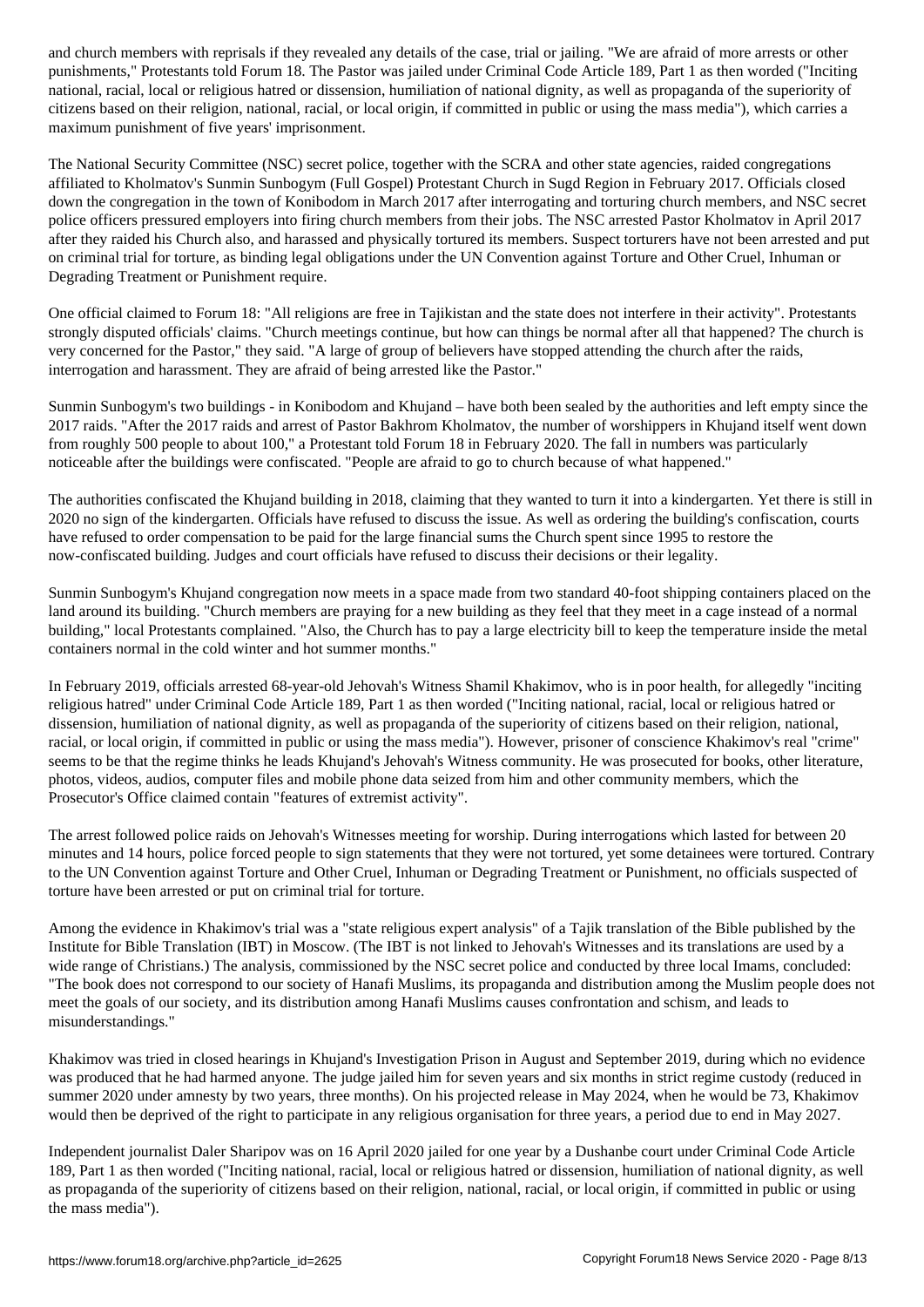Sharipov denied the charges, brought after the NSC secret police had detained him for questioning and raided his flat in January 2020, confiscating religious books and his laptop computer. The Prosecutor General's Office claimed that the charges related to media articles which were allegedly "extremist" and "aimed at inciting religious hatred", as well to as an allegedly "illegally published" booklet supposedly "aimed at inciting young people to jihadist ideology and calls for the commission of extremist and terrorist acts". A human rights defender, who asked to remain anonymous for fear of state reprisals, told Forum 18 that in the booklet "there is absolutely no malice or incitement there to religious hatred which the authorities accuse him of". They also noted that Sharipov had published articles speaking of Islam as a religion of peace, and Muhammad as a prophet of peace.

His lawyer Abdurakhmon Sharipov (not a relation) told Forum 18 that Sharipov would not appeal against the one year sentence as "he does not think that the Courts will revoke his sentence. Appealing is a waste of time and money, he thinks." Also the appeal process would take at least a year, and he hopes to be freed under amnesty before the end of the sentence.

#### Impunity for torture

Impunity for multiple instances of torture of Muslims, Jehovah's Witnesses, and Protestants continues. This includes conscientious objector and prisoner of conscience Jovidon Bobojonov, who was tortured by soldiers kneeling on his neck. Officials have refused to tell Forum 18 why suspect torturers have not been arrested and put on criminal trial for torture, as binding legal obligations under the United Nations (UN) Convention against Torture and Other Cruel, Inhuman or Degrading Treatment or Punishment require.

#### Jailing conscientious objectors to military service

Military service of two years is compulsory for almost all able-bodied young men between the ages of 16 and 27. Article 1 of the November 2000 Universal Military Obligation and Military Service Law includes the provision: "In accordance with the law, a citizen has the right to undergo alternative service in place of military service. The procedure for undergoing alternative service is determined by law". However, no law enacting alternative service has ever been adopted.

Indeed, military comments in 2007 suggested that the ban that year on Jehovah's Witnesses might be linked to this community's conscientious objection to compulsory military service.

In defiance of its international human rights obligations, and despite repeated requests from the UN Human Rights Committee, as well as the UN Working Group on Arbitrary Detention, Tajikistan has not introduced a possibility for a genuinely civilian alternative service to the military conscription imposed on young men.

Those unable to serve in the armed forces on grounds of conscience face prosecution. In April 2017 18-year-old Jehovah's Witness conscientious objector Daniil Islamov was forcibly conscripted into the military against his will, despite heath problems from his childhood preventing him doing military service even if he wanted to do it. After refusing to serve in the army, he was detained in a military unit. Islamov requested to perform alternative civilian service, but was refused as there is no legal right to alternative service. In October 2017 he was sentenced to six months' jail under Criminal Code Article 376, Part 1 ("Evasion by an enlisted serviceman of fulfilment of military service obligations by way of inflicting on oneself injury (self-mutilation) or evasion by simulation of sickness or by other deception"). Officials also attempted to force conscientious objector Islamov to wear military uniform and take the military oath.

In June 2017 Colonel Musa Odinazoda, Deputy Chief of the General Staff, told Islamov's mother that he cannot do alternative service because no domestic legal provision exists for this. Similarly, Rakhmonali Saidaliyev, Qurghonteppa's Military Prosecutor, told Forum 18 in August 2017 that Islamov cannot do the alternative civilian service he is willing to do as "Tajikistan does not have alternative service."

Deputy Murodullo Davlatov, a member of Parliament's Lower Chamber and Deputy Head of its International Relations Committee, claimed to Forum 18 in February 2017 that "the people of Tajikistan do not want alternative service, and Parliament represents the will of the people". Tajikistan has never held an election found to be free and fair by Organisation for Security and Co-operation in Europe (OSCE) Election Observation Missions. Asked whether prisoner of conscience Islamov and human rights defenders do not represent people of Tajikistan, and whether Islamov is entitled to his human rights, Davlatov replied: "He violated the law, which is why he was arrested."

The 13 October 2017 court decision stated that Islamov's six month sentence started from that date. On 5 October the United Nations (UN) Working Group on Arbitrary Detention stated (A/HRC/WGAD/2017/43) that Tajikistan should release prisoner of conscience Islamov "immediately". However, he was released only in April 2018.

On 13 August 2019, Khujand's Military Conscription Office summoned 19-year-old Jehovah's Witness Jovidon Bobojonov. He replied with a written request to perform alternative civilian service, but on 4 October officers took Bobojonov into custody and sent him against his will to military unit 45075 in Rudaki District just south of Dushanbe.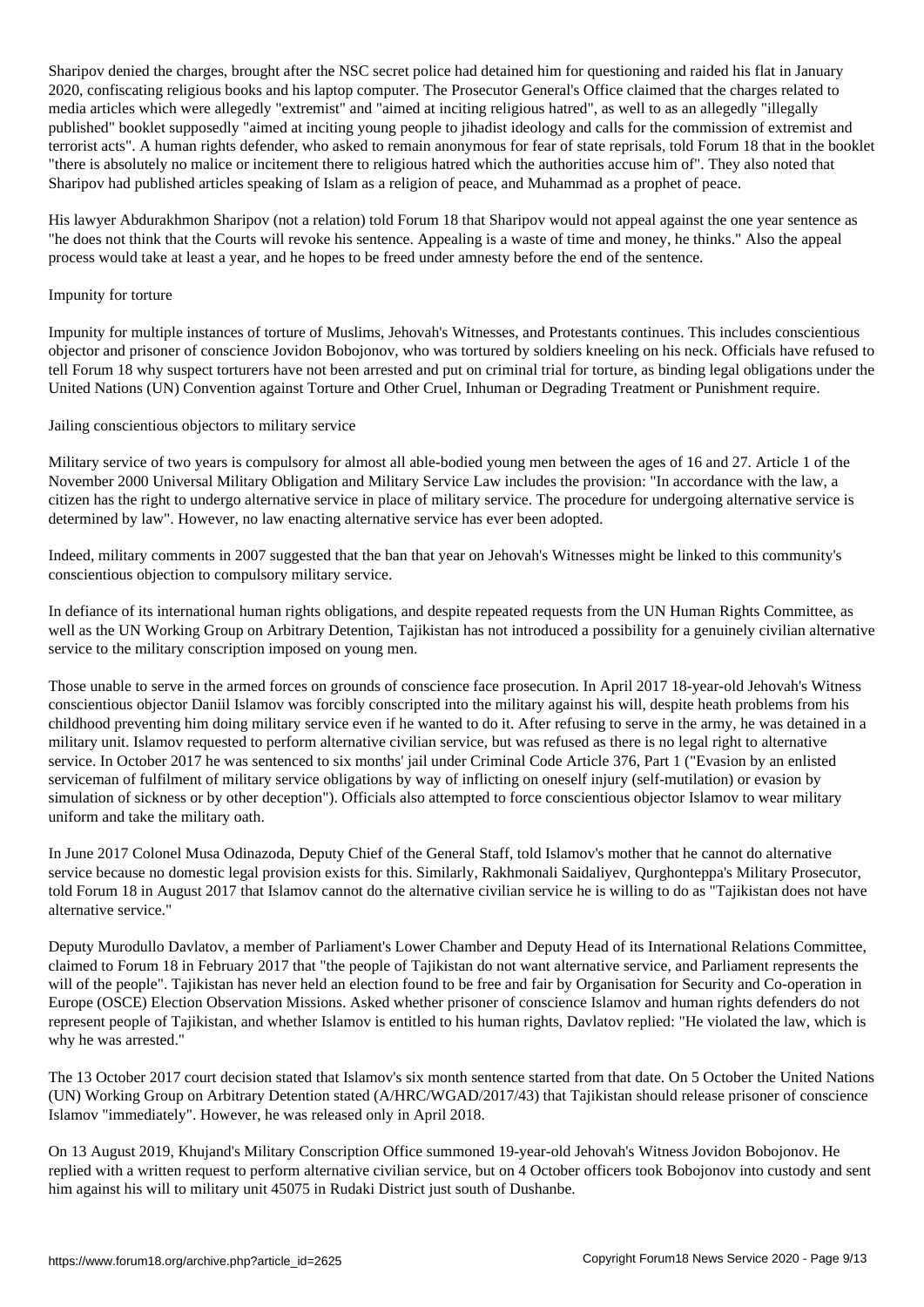refused to do this. On one occasion, when Bobojonov refused to put on the military uniform, six military unit members attacked him. The soldiers twisted his arms behind his back and forced him to the ground. Bobojonov's head was pressed with an army boot to the floor, while his neck was clamped with their knees. When he tried to resist, they beat him in the kidneys. The men tried to take off his trousers and put on the military uniform trousers. The more he resisted, the more they pressed on his neck with his knee. Then he passed out.

When Bobojonov woke up, he was bound, Jehovah's Witnesses added. He was seated on a chair but could not keep his balance, so someone held him in the chair so that he would not fall off. Contrary to the UN Convention against Torture and Other Cruel, Inhuman or Degrading Treatment or Punishment, no officials suspected of torture have been arrested or put on criminal trial for torture.

Major-General Musa Odinazoda, Deputy Chief of the Armed Forces General Staff, in a 28 October 2019 letter to Bobojonov's parents, claimed that Bobojonov "committed a major crime by refusing to serve in the Armed Forces". Odinazoda insisted that serving in the military is Bobojonov's "sacred duty" and that his conscription was not therefore illegal. Neither the Major-General nor his fellow officers were willing to answer Forum 18's questions. Other officials claimed that as there is no law on alternative service refusal to do military service is a crime.

On 2 April 2020 Bobojonov was jailed for two years in a labour camp. On 1 November 2020 he was released under amnesty after serving nine months of his sentence

The latest conscientious objector arrested pending trial is Rustamjon Norov, a 22-year-old Jehovah's Witness from Dushanbe who had offered to perform alternative civilian service. On 24 September 2020, Dushanbe's Sino District Conscription Office summoned Norov, where officers questioned him for three hours and declared him fit to perform military service. On 1 October police took him "by force under a false pretext" back to Sino District Conscription Office and he was then held for two days without being allowed to consult a lawyer. On 3 October, officials sent Norov to military units in Khujand in the northern Sugd Region, and on 17 October Sugd Military Prosecutor's Office accused him of falsifying his medical history to evade military service, which he denies. He faces charges under Criminal Code Article 376, Part 2 ("Refusal to perform military service duties with the purpose of evading it completely"). The Investigator completed the indictment on 11 December ready to hand to court. Norov is being held in the northern city of Khujand awaiting trial and no trial date has yet been set.

Arresting and jailing Muslims returning to Tajikistan

Officials have also arrested and jailed Muslims returning to Tajikistan who are accused of exercising freedom of religion and belief in ways the regime dislikes.

Despite writing a letter seeking "repentance" at the request of officials, 36-year-old Mukhtadi Abdulkodyrov was arrested by National Security Committee (NSC) secret police officers on 1 December 2018. He had just returned to Tajikistan after working for four years in Saudi Arabia to support his wife and five children. He faced up to eight years in prison in a criminal case to punish him for allegedly being a Salafi Muslim. "I want to let you know that for 36 years of my life I have never committed a crime," Abdulkodyrov had written to the Interior Minister before his return. He had been expecting a pardon for voluntarily renouncing any connection with Salafi Islam, which Tajikistan's Supreme Court banned in 2009. "Mukhtadi did what the authorities asked him to do, but he was arrested instead," a family friend complained. A General Prosecutor's Office official and an official of the Interior Ministry's Department for the Struggle against Organised Crime refused to tell Forum 18 why Abdulkodyrov had been arrested. A Dushanbe court handed him a suspended term and he was released on probation in March 2019.

Nearly a year after his return to Tajikistan in February 2019 and amnesty, a Dushanbe court on 2 January 2020 handed 35-year-old Muslim Sadriddin Mulloyev a 12-year strict regime jail term. Prosecutors accused him as a former member of the Tabligh Jamaat Muslim missionary movement, which Tajikistan's Supreme Court banned in 2006. They also accused him of support for the activities of mercenaries. His family reject all the charges against him. The trial was shrouded in secrecy, with little information made public and officials refusing to answer questions. Officials prevented Mulloyev from having contact with his lawyer or his family.

Hairiddin Mulloyev believes the charges were fabricated so that his son could be imprisoned. "My son is innocent," he insisted to Forum 18 from the town of Kulob in January 2020. "He is no mercenary, no recruiter, and no terrorist." He believes that his son was arrested "because of his past activity as a Tabligh Jamaat member". Sadriddin Mulloyev completed a five-year jail term in 2013 for membership of the group. Faredun Hodizoda, a legal expert from Dushanbe, told Forum 18 that he does not think that Mulloyev is a terrorist.

On 29 December 2019, officials arrested 36-year-old Muslim Khayriddin Dostakov at Dushanbe Airport as he returned from Russia to visit relatives. Officials claimed that he spread "extremist ideas". Officers questioned him about whether he had become a Shia Muslim or spread Shia beliefs. Tajikistan's regime is hostile to exercising Islamic beliefs in ways that are not both state-controlled and Sunni Hanafi. Unlike Salafi beliefs, Shia Islam has not been banned.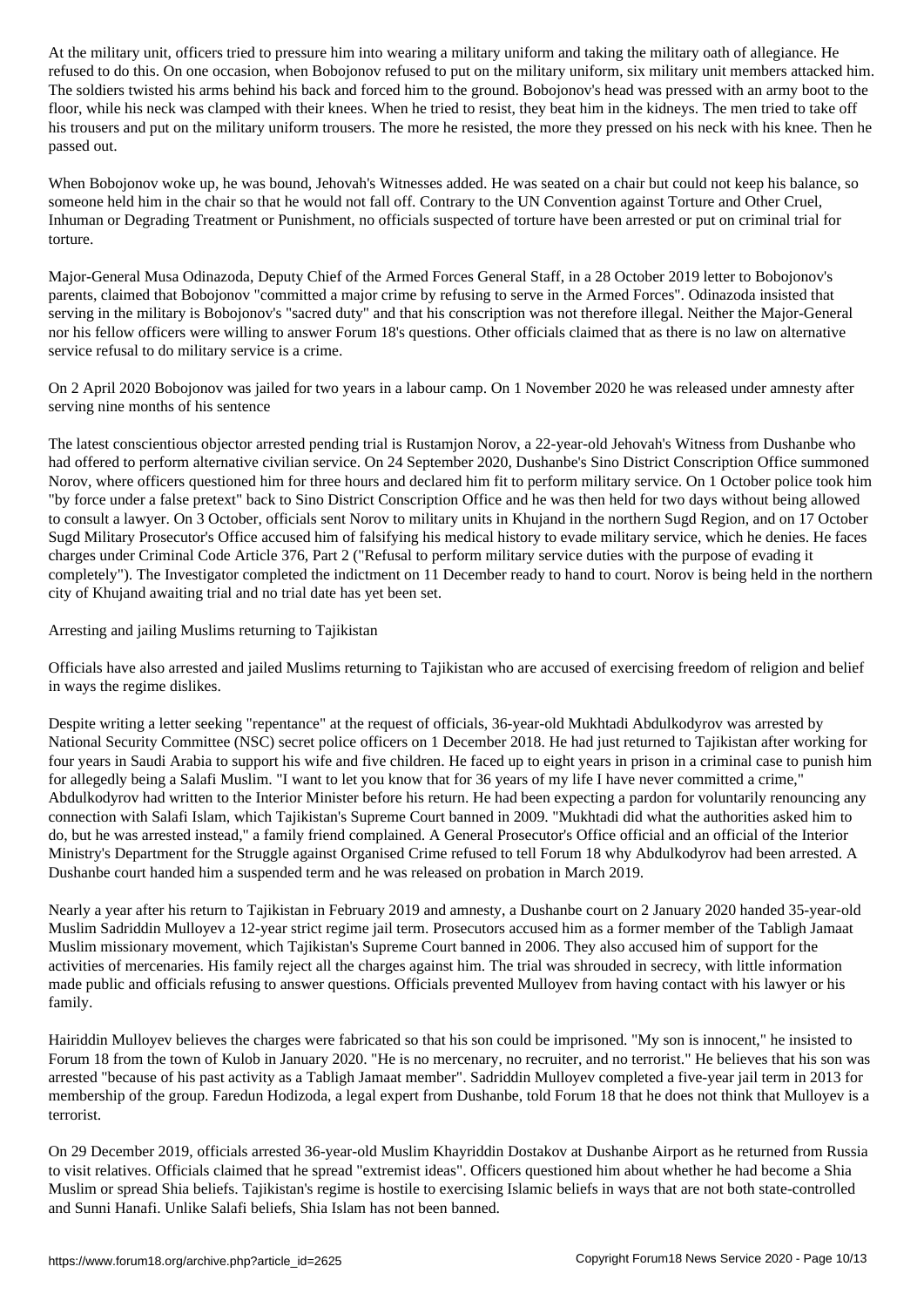Dostakov lived in Moscow and one of his main tasks "was to warn Tajik migrants he met in Russia about the dangers and consequences of being drawn into the conflicts in Iraq and Syria", Bakhrom Khamroyev of the Russian human rights group Memorial told Forum 18. "It is ridiculous that Tajikistan's authorities accuse him of calling on people to commit extremist activity." Parvina Iloliyeva, Dostakov's wife, also strongly denied the authorities' claims. "They have no evidence to prove that my husband propagated extremism or called on people to join extremist groups," she told Forum 18 in January 2020.

Dostakov was tortured into making a false "confession". Khamroyev of Memorial told Forum 18 that Dostakov "is being tortured and his face and body is all swollen. Dostakov does not look like himself, and was tortured with electric shocks." He "lost consciousness several times". Questioned by Forum 18 about this, one Interior Ministry official gave a short laugh.

Norak Police and Dushanbe Prosecutor's Office officials raided Dostakov's parents' home and confiscated books on "the life of the Prophet Muhammad and his family, the teachings of traditional Islam, and some books criticising movements such as Salafis and others for inciting hostility between Sunni and Shia Islam".

The authorities freed Dostakov from Investigation Prison on 25 August 2020 after finding no evidence of extremism and closed the criminal case against him.

Steadily increasing legal restriction on exercising freedom of religion and belief

- January 2020 "Countering Extremism Law"

On 2 January 2020 President Rahmon signed a new Law on the System of Warning Against and Prevention of Violations of the Law by Minors (see above). The same day he also signed a Countering Extremism Law, to replace a similar 2003 Law. The new Law defines "extremism" as "the expression of ideology and extremist activity directed at resolving political, social, societal, ethnic, racial, regional and religious issues by means of violence and other illegal activities". Included in the definition of "extremist activity" is "inciting ethnic, racial, regional or religious hatred or discord".

Article 11, Part 8 of the new Law specifically tasks the SCRA with: studying religious communities' exercise of freedom of religion and belief; "carrying out the unmasking of and warning against the activity of unregistered religious associations"; monitoring violations of the Religion Law; issuing warnings and taking cases to court to liquidate religious communities which have violated the Countering Extremism Law; taking part in controlling religious education in Tajikistan and abroad; conducting "informational/agitational measures"; and undertaking religious "expert analyses".

The new Law did not add to the SCRA's tasks under existing laws, but it did restate existing SCRA priorities in restricting the exercise of freedom of religion and belief.

- January 2020 Administrative Code increased fines

Administrative Code amendments significantly increasing the fines for several freedom of religion and belief-related "offences" were also signed into law by President Rahmon on 2 January. These included fines for without state permission exercising freedom of religion or belief by leading or taking part in worship meetings or other activity. Foreigners exercising freedom of religion or belief without state permission are also targeted.

Administrative Code fines are levied in Financial Units. The 2020 state budget set the Financial Unit from 1 January 2020 at 58 Somonis. This means a fine of 100 Financial Units is 5,800 Somonis, equivalent to about four months' average wage for those in formal work, but a far higher burden for those without work or on pension.

Under Article 474-4, Part 1 ("Establishment by religious communities of international links, including international religious links with foreign organisations"), the fine was raised from between 30 and 40 to between 50 and 100 Financial Units.

Under Article 474-4, Part 2 ("Establishment by religious organisations of international links, including international religious links with foreign organisations without the agreement of the state organ for religious affairs"), the fine was raised from between 50 and 100 to between 200 and 300 Financial Units.

Under Article 477, Part 1 ("Leadership of the activity of social or religious associations and organisations not registered in accordance with the established procedure of the law"), the fine was raised from between 30 and 50 to between 100 and 200 Financial Units.

Under Article 477, Part 2 ("Participation in the activity of social or religious associations and organisations not registered in accordance with the established procedure of the law"), the fine was raised from between 3 and 7 to between 70 and 100 Financial Units.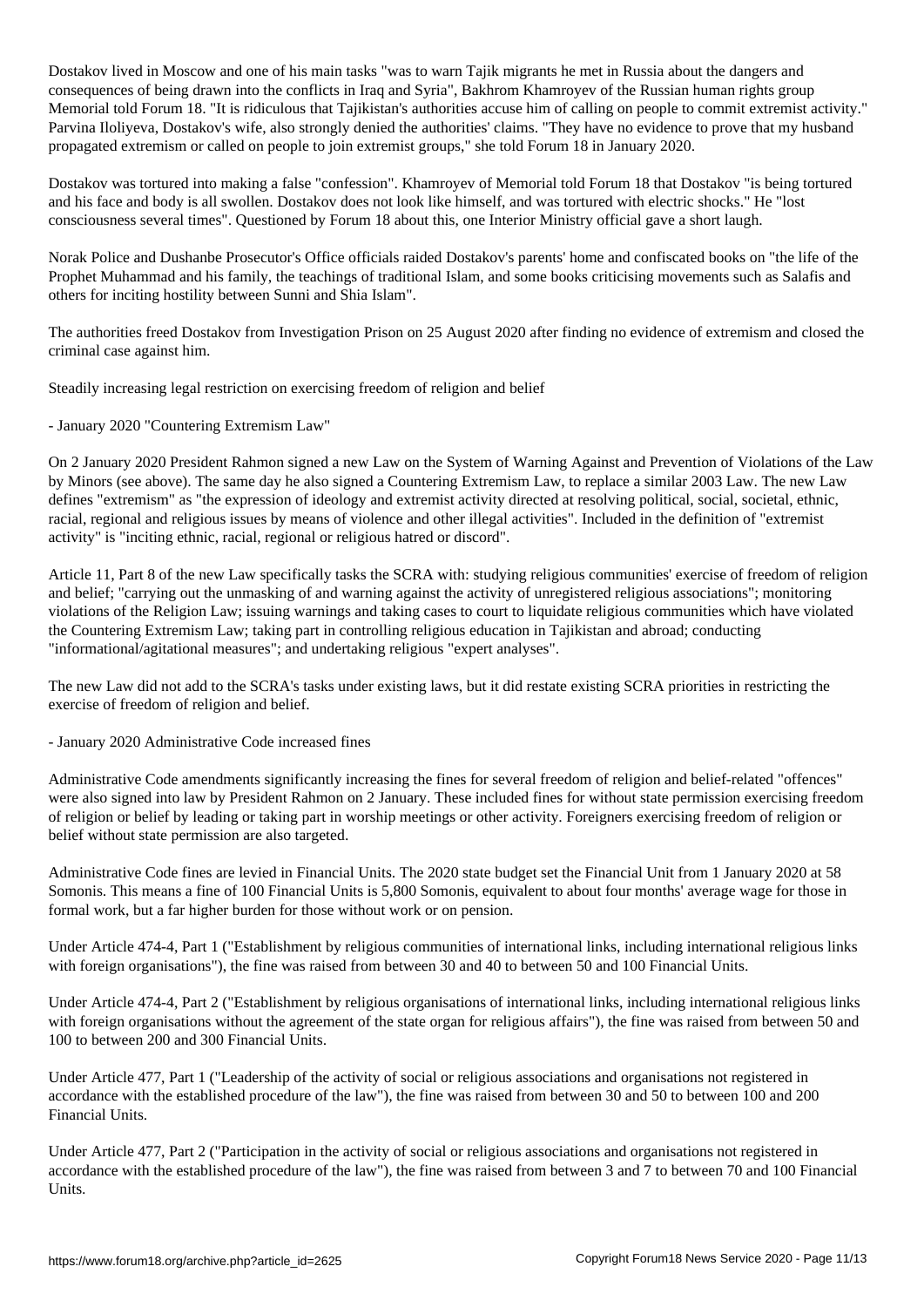when established procedure of the fine was raised from between  $\mu$ individuals; from between 40 and 50 to between 100 and 200 Financial Units for officials; and from between 200 and 300 to between 800 and 1,000 Financial Units for legal entities.

Under Article 478, Part 1 ("Undertaking religious activity by foreign religious organisations, their representations, branches, foreign citizens or individuals without citizenship in Tajikistan without registration"), the fine was raised from between 15 and 20 to between 50 and 100 Financial Units for foreign citizens and individuals without citizenship plus deportation from Tajikistan; from between 30 and 40 to between 300 and 500 Financial Units for leaders of foreign religious organisations, their representations and branches plus deportation from Tajikistan; and from between 200 and 300 to between 800 and 1,000 Financial Units for foreign religious organisations, their representations and branches.

Under Article 478, Part 2 ("Violation of the Religion Law by foreign religious organisations in carrying out their activity"), the fine was raised from between 20 and 30 to between 200 and 300 Financial Units for leaders of foreign religious organisations, their representations and branches plus deportation from Tajikistan; and from between 300 and 400 to between 1,000 and 1,500 Financial Units for legal entities.

Under Article 478, Part 3 ("Systematic carrying out by foreign religious organisations of activities contradicting their statutes, as well as failing within the established period to remove violations and inadequacies serving as a basis for the halting of their activity"), the fine was raised from between 40 and 50 to between 300 and 500 Financial Units for leaders of foreign religious organisations, their representations and branches; and from between 400 and 500 to between 2,000 and 3,000 Financial Units for foreign religious organisations, their representations and branches.

The regime's hostility to communities having international contacts predates the latest Administrative Code changes. For example, in October 2017 police, NSC secret police and SCRA officials raided a Protestant church in Dushanbe during a Sunday morning meeting for worship. They initially claimed to have seen the church's foreign-hosted website, but seemed more interested in the children's club and the church's stock of books. The church was subsequently fined.

- December 2020 "inciting hatred or dissension" legal changes

On 17 December 2020, President Rahmon signed amendments to the Criminal Code and Administrative Code. The Criminal Code amendment reworded Article 189, Part 1 to increase the types and location of any crimes of "inciting hatred or dissension" and the minimum punishment, but restricted the Article's application to individuals who have already been similarly prosecuted under the Administrative Code within one year. The Administrative Code amendment introduced a new administrative offence of "inciting hatred or dissension". The amendments came into force on their official publication on 21 December 2020.

The amended Criminal Code Article 189, Part 1 reads: ("Inciting social, racial, national, local or religious (mashab) hatred or dissension, humiliation of racial, national, religious (mashab) or local dignity, as well as propaganda of the specificity and superiority of citizens based on their attitude to religion (mashab), language, racial, national or local origin, if committed in public or using the mass media or telecommunications networks, including the internet, within a year after the imposition of administrative penalties for such offences"). Punishment is a jail term of between two and five years (compared to a restricted freedom sentence or a jail term of up to five years in the previous text).

The new Administrative Code Article 462-1 reads: "Inciting social, racial, national, local or religious hatred or discord, humiliation of racial, national, religious or local dignity, as well as promoting the uniqueness and superiority of citizens in terms of their attitude to religion (mashab), language, race, nationality or place, if these acts were committed in public or with the use of mass media or telecommunications networks, including the Internet, in the absence of evidence of a crime." Punishments are a fine of 50 to 100 Financial Units (two to four months' average wage for those in formal work) or imprisonment of five to 10 days.

# Censorship

The authorities have long imposed censorship linked to freedom of religion or belief, applying it to all texts by people of all beliefs. The "offence" of producing, distributing, importing or exporting religious literature and items of a religious nature which have not passed through the compulsory prior state religious censorship was created with the addition of Article 474-1 to the Administrative Code. Religious communities of all faiths have long complained of the high cost of gaining an "expert analysis" from the SCRA for every item of literature, describing the SCRA's censorship fees as "unaffordable".

In April 2017 a Protestant who wished to remain anonymous for fear of state reprisal was fined about 1,750 Somonis (nearly two months' average wages for those in formal work) for in public giving someone a Tajik-language New Testament. Police also confiscated Tajik-language Bibles and New Testaments as well as his laptop computer from the Protestant. The authorities warned the Protestant's church that their members must not give out religious literature in public places.

In December 2018, customs officers at Dushanbe Airport confiscated 5,000 religious calendars that Baptists were importing. The